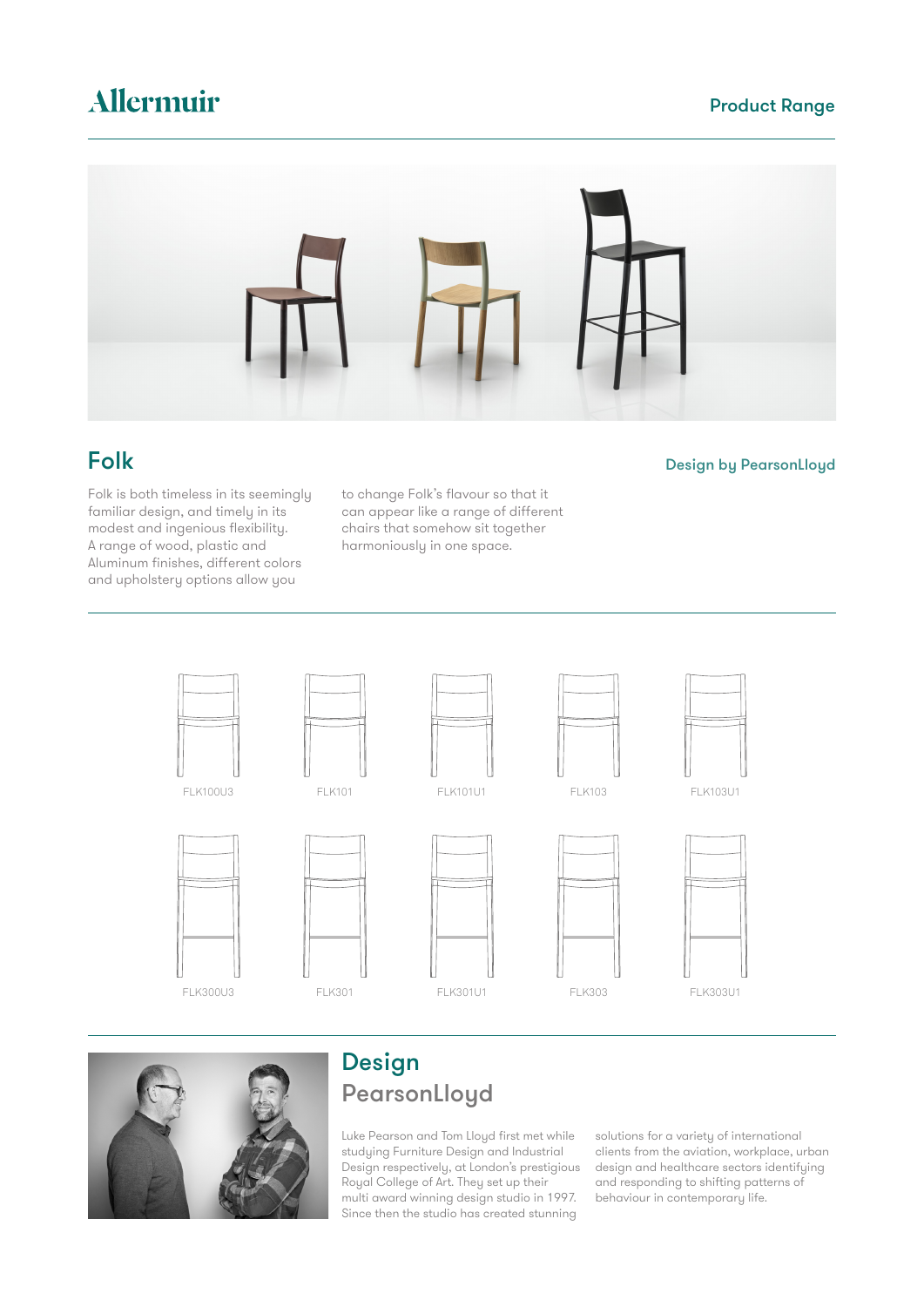# Allermuir

#### Standard Features

#### (\* - Selected models only) Beech ply seat with a clear finish\* Beech ply back with a clear finish\* Plastic seat - Color : Off-Black\* Plastic back - Color : Off-Black\* Upholstered seat\* Upholstered back\* Cast Aluminum frame Solid Beech legs Footrest\* Footrest protector\* Plastic glides Stacks up to 4 high\*

# **Dimensions**





# Environmental Performance

28.57%

14.29%

57.14%

### Material Content

Components are constructed of the following

### Recycled Content

Aluminum Castings

Contains up to 57.00% of Recycled Material



**Recyclability** The range is 99% recyclable

99%

Aluminum Castings

Polypropylene

Solid Wood

### Optional Features

(\* - Selected models only) Oak ply seat, back and solid Oak legs\* Oak ply back and solid Oak legs\* Solid Oak legs\* Plastic glides with felt

#### Performance Standards

BS EN 16139:2013-Level1 ANSI/BIFMA X5.1-2017 Indoor Air Quality Certified to SCS-EC10.3-2014 v4.0